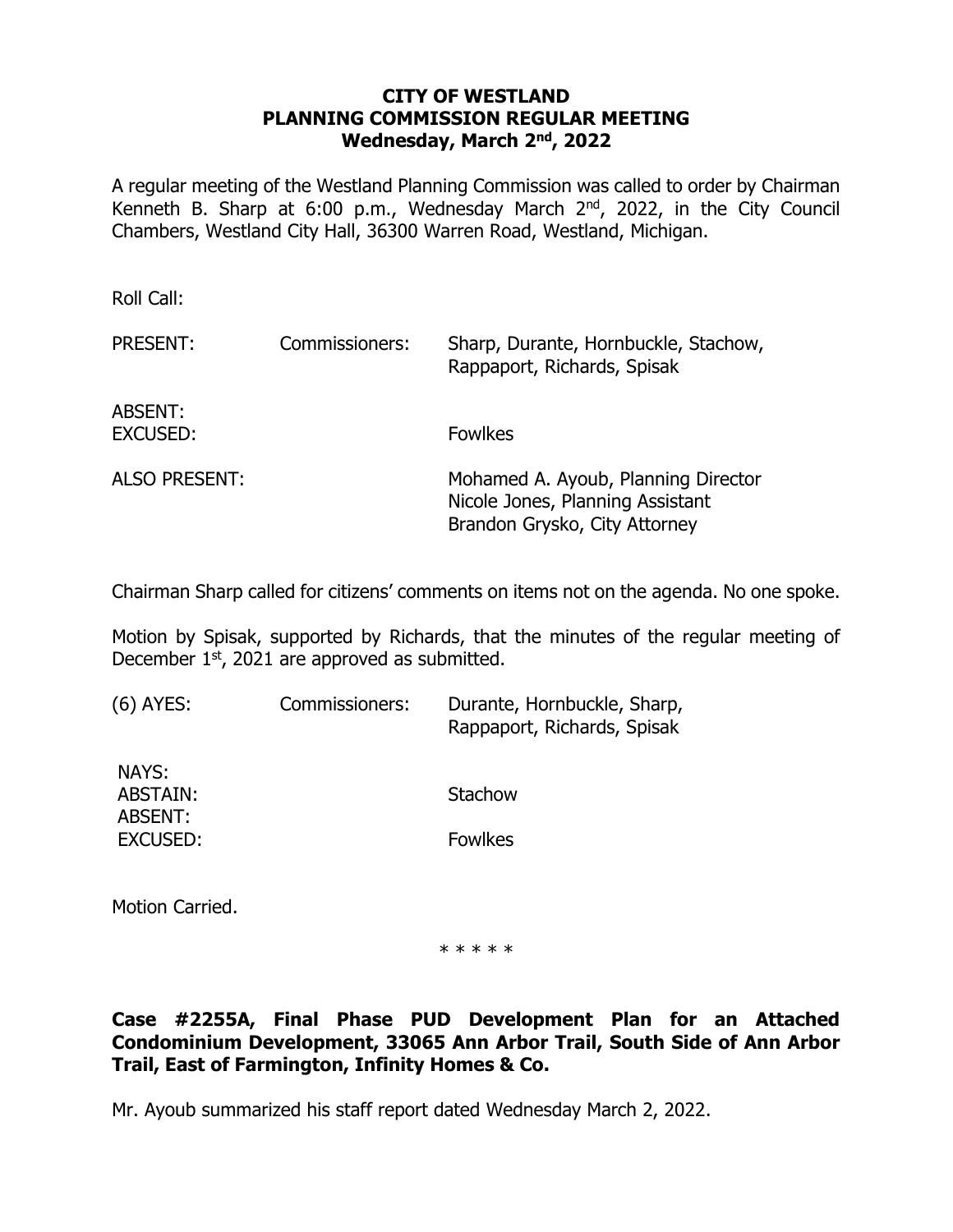The subject site is located on the south side of Ann Arbor Trail and east of Farmington Road. The overall site comprises of about one acre and contains a single-family dwelling. The property is zoned R-2, Single Family Residential. The petitioner proposes to construct a six-unit, two building attached condominium development. If approved, the existing dwelling will be demolished to accommodate the development. On December 21, 2021 the City Council approved the preliminary phase PUD plan, rezoning the property.

Chairman Sharp asked if the petitioner is present.

Petitioner Rino Soave representing Infinity Homes was present.

Chairman Sharp opened the meeting to the public.

Arbor Oaks Board of Directors Irene Martin wanted to follow-up from the last meeting regarding the junk trees along the East border.

Petitioner Rino Soave will be in communications with her regarding the junk trees.

Chairman Sharp opened it up to the Commission.

Stachow inquired about the parking areas, she wanted the guest parking clarified.

Petitioner Rino Soave explained that the units will have a one car driveway and a one car garage. And he wanted to mention that this is not a high density type user.

Stachow asked administration if this follows the zoning ordinance for the property location.

Ayoub answered one guest parking space per five units, this is a PUD which can be approved with modifications and or adjustments without going to the zoning board. There is no room to add guest parking. If there was a recommendation to add guest parking it would go into the open space between the two buildings to be more aesthetically pleasing. No guest parking will not create any negative impacts on the City or the roadway itself.

Durante stated it's his opinion that the residents will have visitors and will need additional parking.

Petitioner asked Ayoub how many parking spaces they are in need of.

Ayoub answered two.

Sharp asked Ayoub how many more parking spots are required.

Ayoub answered two additional parking spots.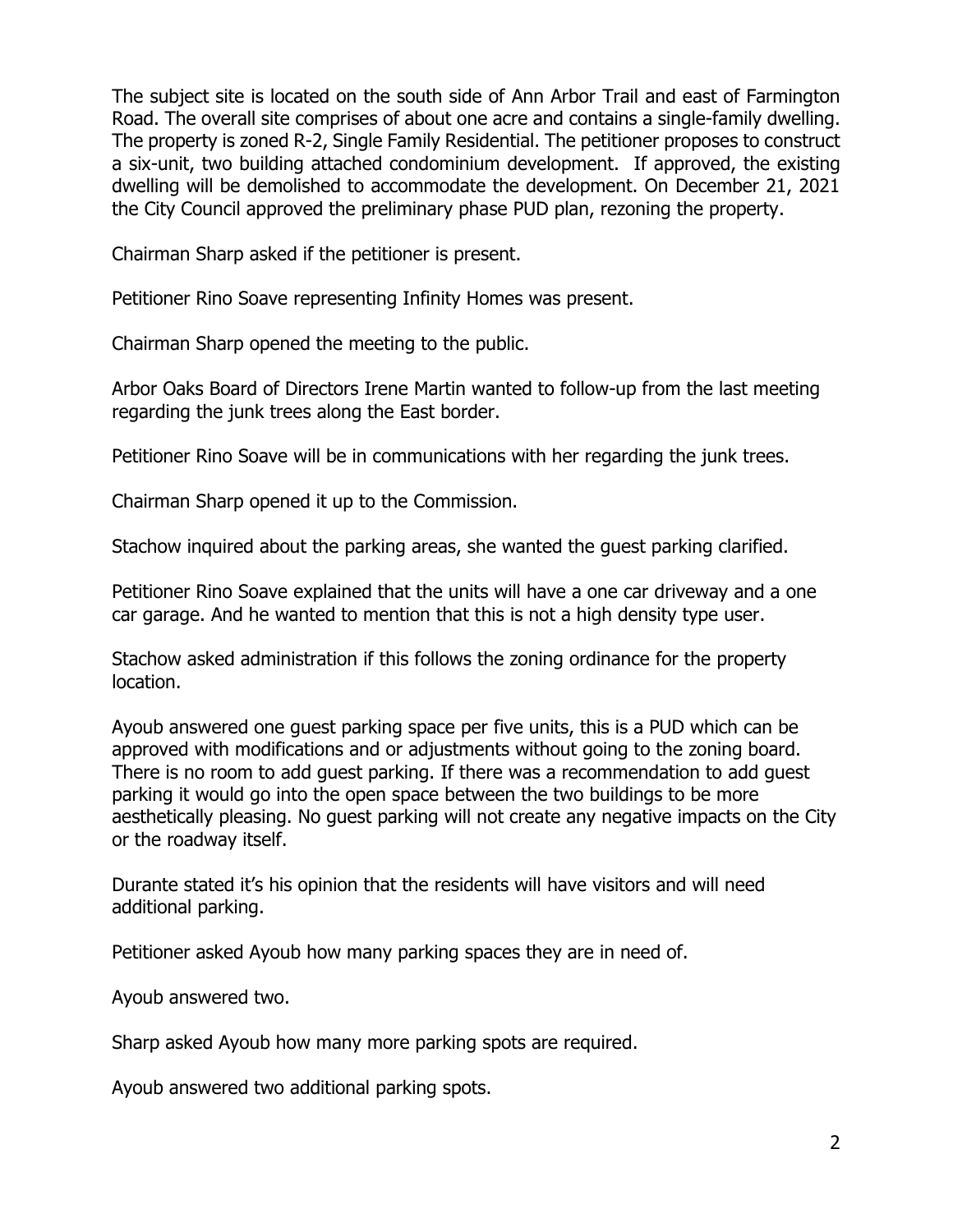Resident Irene asked that if they add the additional parking to please not put it in the East side because that is her friend's backyard and they do not want to look at a parking lot.

Rappaport noted the odd shape of the lot and asked if there was a history of development purposed. He also inquired about the feasibility of a zoning variance being granted.

Ayoub answered not within the time he's been here, no. Zoning is PUD and does not require a zoning variance, and can be approved the way it is presented.

Ayoub stated this property was rezoned as a PUD and this property is being presented as a PUD development.

Rappaport then asked City Attorney Grysko if the Zoning Board of Appeals could make an advisory ruling.

Grysko answered if the current zoning is PUD then traditionally the planned unit development does not require a variance of any type because it's a flexible land use process, possibly with the policy of incentivizing difficult to development properties without having to go through the zoning board of appeals process.

Hornbuckle wanted some clarity on the site and landscaping plans.

Sharp asked Ayoub if this plan has went through the fire department, and if the zoning requires two guest parking spaces.

Ayoub answered yes to both.

Grysko clarified that being that this is a planned unit development there is already flexibility in the process, so in a way the zoning ordinance does already contemplate that there could be deviations from the standard.

Petitioner Rino Soave wanted to explain that the buyer will be fully aware of the parking before purchasing a unit. The typical buyer will have one vehicle, downsizing from their homes.

Motion made by Rappaport and supported by Spisak.

That this petition be forwarded to City Council without a recommendation for either approval or disapproval with direction to resolve the parking issue prior to any approval.

Sharp asked Grysko if the commission is able to legally send without a recommendation.

Grysko answered yes, so as long as the findings are submitted.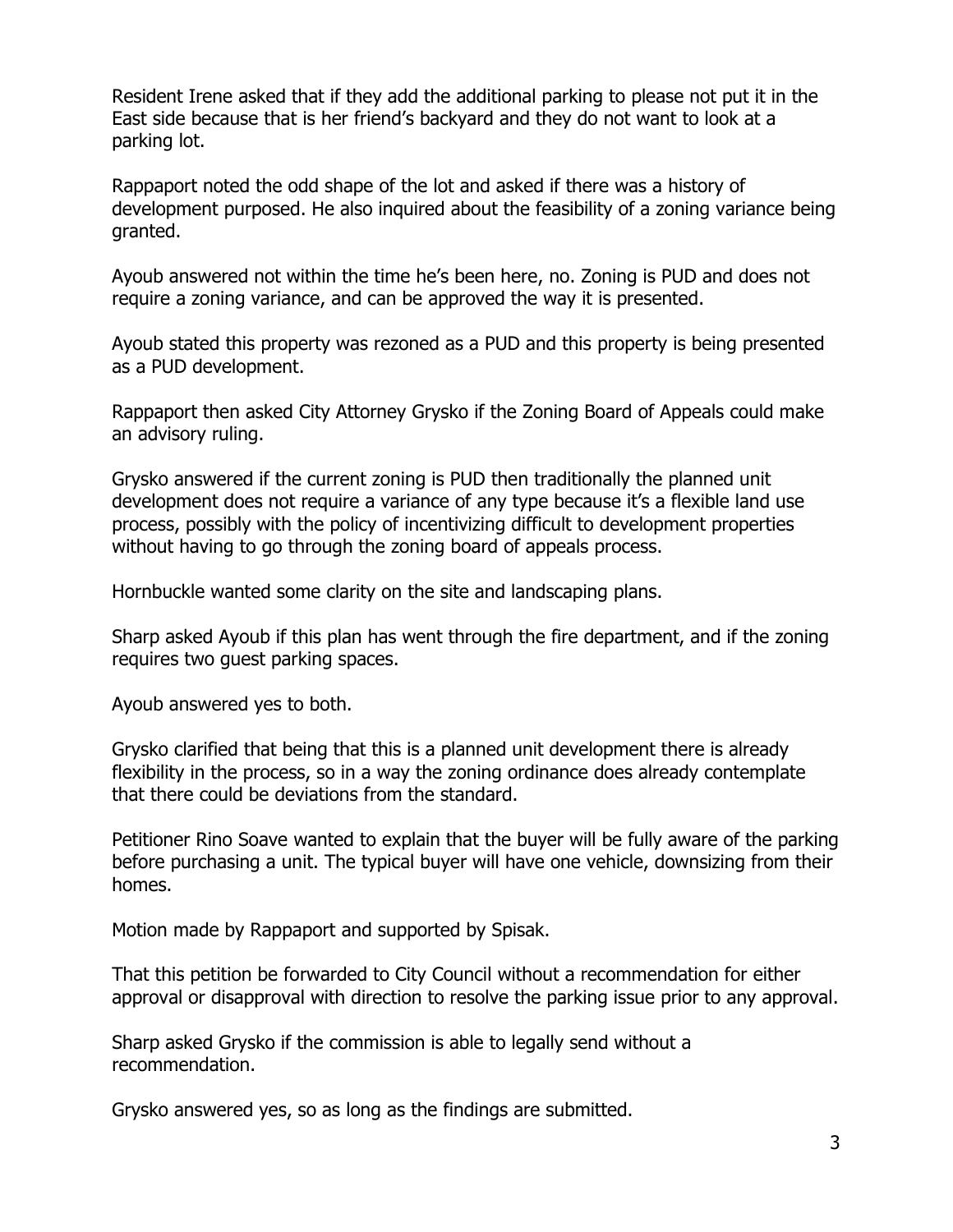(7) AYES: Commissioners: Sharp, Durante, Hornbuckle, Stachow Rappaport, Richards, Spisak

NAYS: ABSTAIN: ABSENT: EXCUSED: Fowlkes

Motion Carried

\* \* \* \* \*

# **Case #2196F, Proposed Land Division, Parcel 049-05-0981-301, Southwest corner of Ford Road & Newburgh, Aaron Brown.**

Mr. Ayoub summarized his staff report dated Wednesday March 2, 2022. The subject property is located at the southwest corner of Newburgh and Ford Road and is zoned PUD. The property is currently vacant. On April 20, 2021 the City Council approved a site plan for a Tommy's Car Wash on the east half of the site. The car wash is currently in the permitting stage and construction is expected to commence in the spring. The City received site plans for a proposed Dairy Queen Drive-through Restaurant on the west half of this property. The petitioner is requesting the split to accommodate the new Dairy Queen. If approved, the existing Dairy Queen at 36520 Ford Road will be relocated to this location which will provide a larger building and a drive-through.

Chairman Sharp asked if the petitioner is present.

Petitioner Aaron Brown was present.

Chairman Sharp opened the meeting to the public.

No one spoke.

Chairman Sharp opened it up to the Commission.

Motion made by Stachow and supported by Hornbuckle.

To make a recommendation that this petition be forwarded to City Council with a recommendation for approval.

(7) AYES: Commissioners: Sharp, Durante, Hornbuckle, Stachow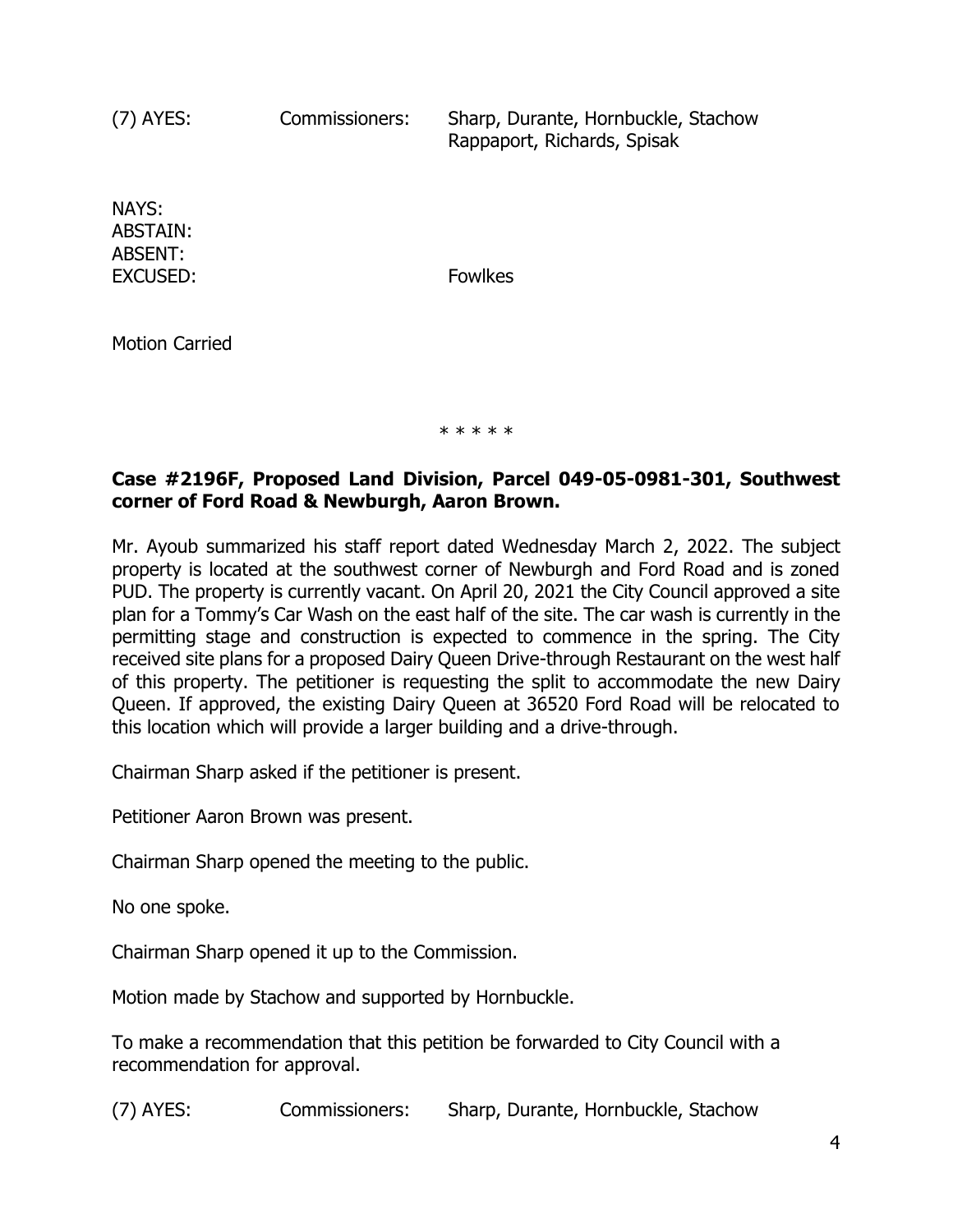Rappaport, Richards, Spisak

NAYS: ABSTAIN: ABSENT: EXCUSED: Fowlkes

Motion Carried

\* \* \* \* \*

#### **Case #2196G, Site Plan Approval for Proposed Dairy Queen Drive-through Restaurant, 37601 Ford Rd, Southwest corner of Ford Road & Newburgh, Mark Derr.**

Mr. Ayoub summarized his staff report dated Wednesday March 2, 2022. The subject property is located at the southwest corner of Ford Road and Newburgh and is zoned PUD. The applicant is requesting site plan approval to construct a Dairy Queen drivethrough restaurant. If approved, the existing Dairy Queen at 36520 Ford Road will be relocated to this location.

Chairman Sharp asked if the petitioner is present.

Petitioner Mark Derr was present.

Chairman Sharp opened the meeting to the public.

No one spoke.

Chairman Sharp opened it up to the Commission.

Stachow asked petitioner about the landscaping plans, her concern being that the Rose of Sharon shrubs may grow to become a blockage for pedestrians and bikers, and would like the petitioner to be willing to change that to a lower growing shrub and suggested the Burning Bush. And, she would like to have signage for pedestrians.

Petitioner Mark Derr agreed to a lower growing shrub and stated that signage would be installed and everything would be marked thoroughly for pedestrians.

Durante asked if this will be replacing the DQ currently on Ford Rd.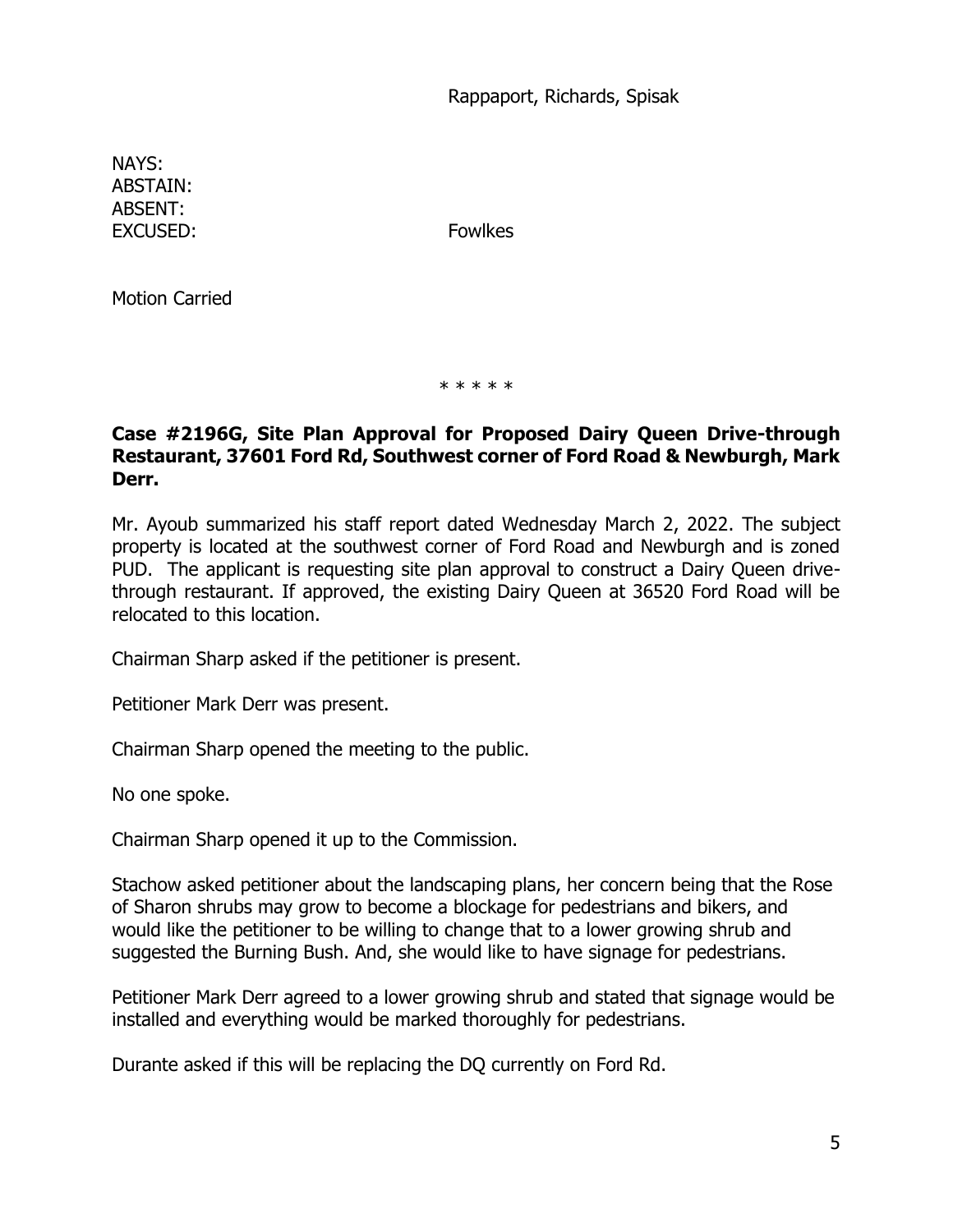Petitioner Mark Derr answered yes they are the current owners of the DQ on Ford Rd located within the Kroger shopping center.

Motion made by Rappaport and supported by Durante.

To make a recommendation that this petition be forwarded to City Council with a recommendation for approval subject to the aforementioned of the shrubbery/landscaping size adjustment.

(7) AYES: Commissioners: Sharp, Durante, Hornbuckle, Stachow Rappaport, Richards, Spisak

NAYS: ABSTAIN: ABSENT: EXCUSED: Fowlkes

Motion Carried

\* \* \* \* \*

### **Case #2256, Proposed Land Division & Combination, Parcels 001-99-0066-000 & 001-99-0062-001, North of Ann Arbor Trail on the West Side of Inkster, Jeffrey Yatooma.**

Mr. Ayoub summarized his staff report dated Wednesday March 2, 2022. The subject properties are located at the northwest corner of the Inkster and Ann Arbor Trail and both zoned CB-3. Parcel A is currently vacant and Parcel B is the location of the Ramallah Club. The petitioner is requesting to split a portion of Parcel A and donate it to Parcel B. Parcel A is the location of the conditional marijuana retail business north of Ford Road. The split is required to allow Parcel A to meet the distance separation requirement for residential zoned properties.

Chairman Sharp asked if the petitioner is present.

Petitioner Joey Cashma appearing on behalf of Mr. Yatooma was present.

Chairman Sharp opened the meeting to the public.

No one spoke.

Chairman Sharp opened the meeting to the Commission.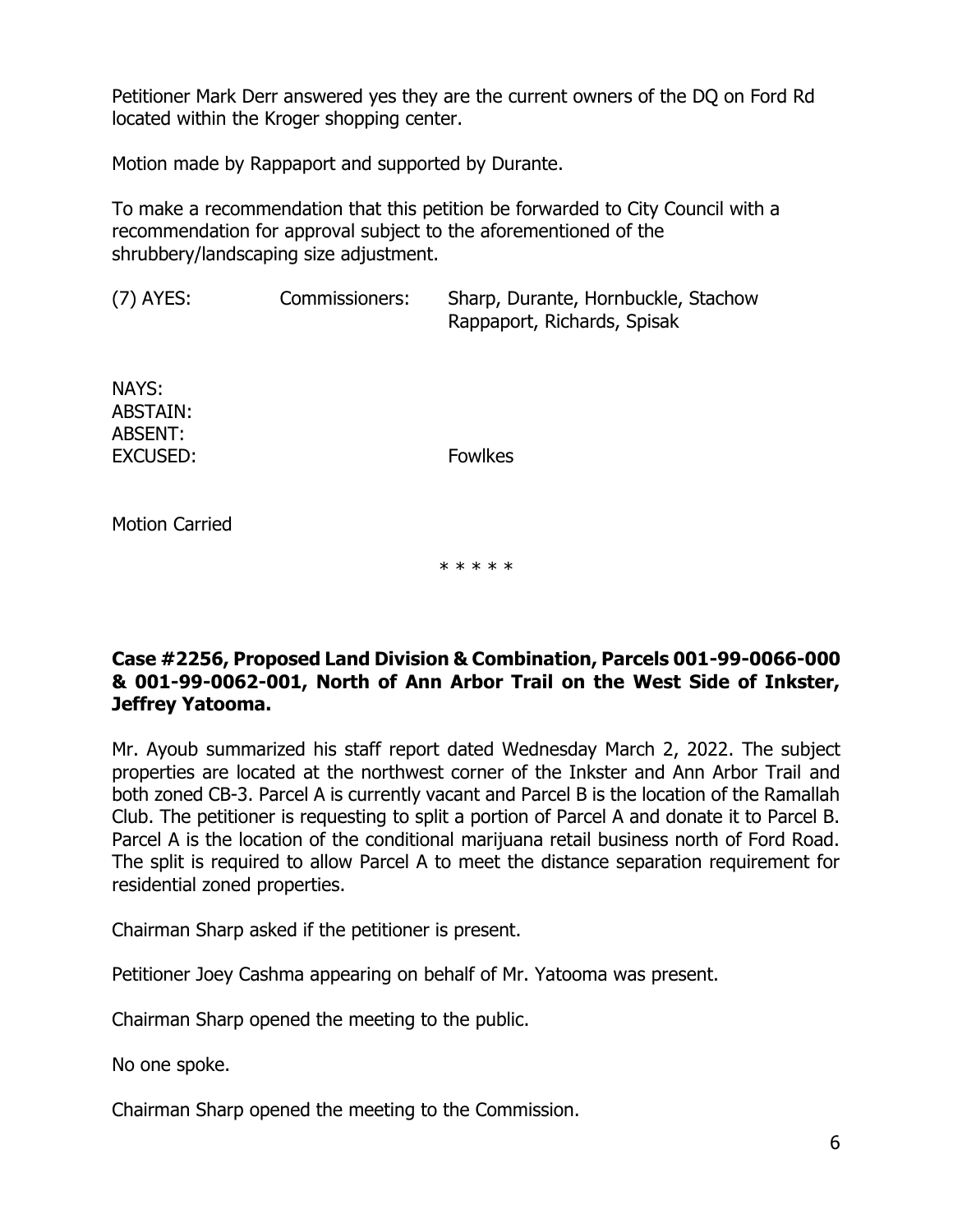Rappaport asked to confirm with Ayoub that this would not create a landlocked parcel.

Ayoub confirmed this would not be a landlocked parcel.

Motion made by Richards and supported by Spisak.

To make a recommendation that this petition be forwarded to City Council with a recommendation for approval.

(7) AYES: Commissioners: Sharp, Durante, Hornbuckle, Stachow Rappaport, Richards, Spisak

NAYS: ABSTAIN: ABSENT: EXCUSED: Fowlkes

Motion Carried

\* \* \* \* \*

### **Case #1879C, Special Land Use and Site Plan Approval for Proposed Marijuana Collocated Facility, 37501 & 37505 Cherry Hill, West of Newburgh on the South Side of Cherry Hill, Kinship. \***

Mr. Ayoub summarized his staff report dated Wednesday March 2, 2022. The subject property is zoned I-2, General Industrial. The applicant is seeking site plan approval for a 6,080 square foot marijuana retail store and a 21,313 square foot marijuana cultivation center on a currently undeveloped 5.57 acre parcel on Cherry Hill Road. The proposal also indicates an existing two-story house to be demolished.

Chairman Sharp asked if the petitioner is present.

Petitioner Curt Molino was present.

Chairman Sharp asked the petitioner if he was familiar with the six conditions.

Petitioner Curt Molino answered no.

Chairman Sharp asked Mr. Ayoub to read the conditions.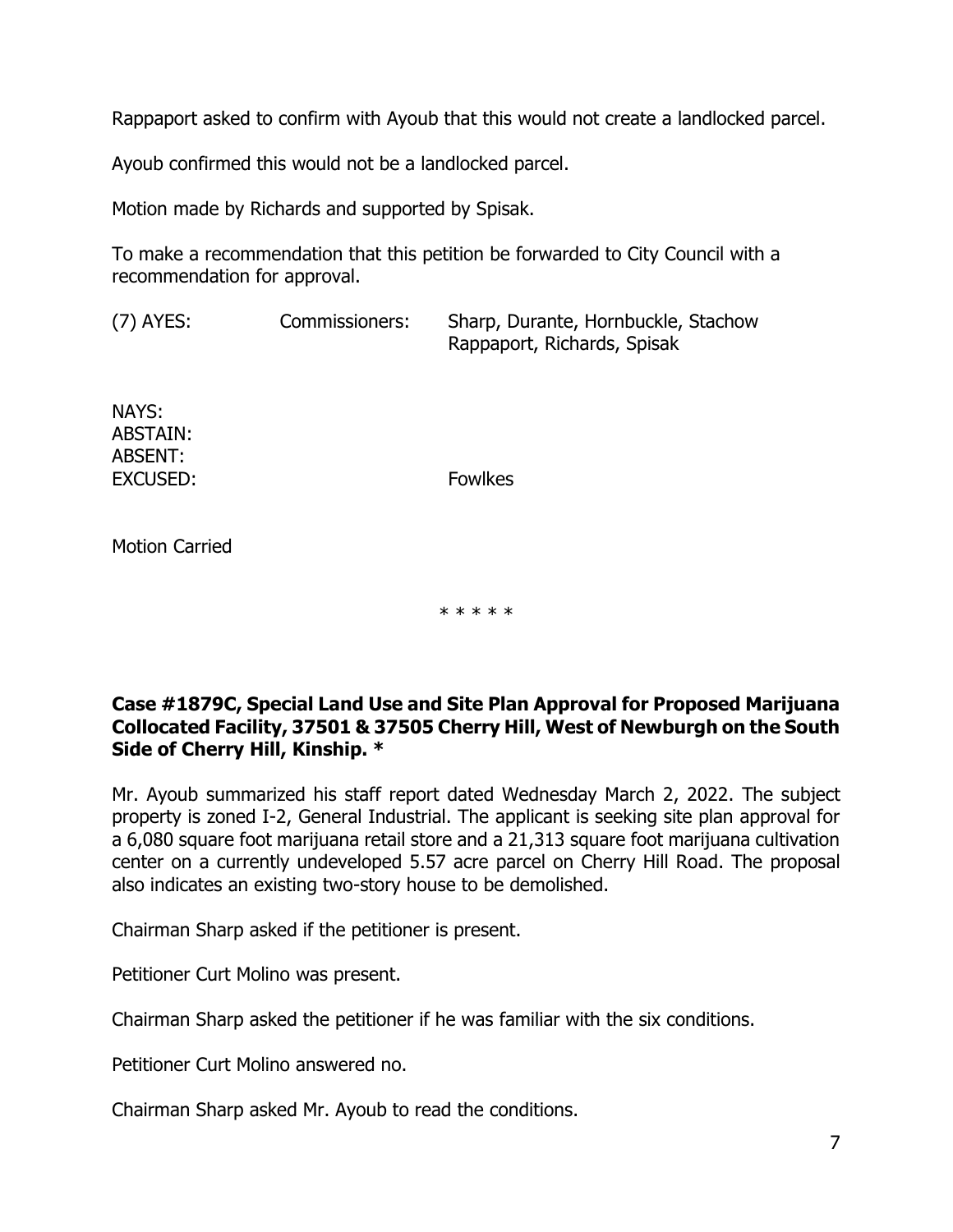Ayoub read the six conditions.

Chairman Sharp asked the petitioner if he agreed to the conditions.

Petitioner Curt Molino stated that he agreed with all six conditions.

Chairman Sharp opened the meeting to the public.

No one spoke.

Chairman Sharp opened the meeting to the Commission.

Motion made by Richards and supported by Spisak.

To make a recommendation that this petition be forwarded to City Council with a recommendation for approval.

| (7) AYES: | Commissioners: | Sharp, Durante, Hornbuckle, Stachow |
|-----------|----------------|-------------------------------------|
|           |                | Rappaport, Richards, Spisak         |

NAYS: ABSTAIN: ABSENT: EXCUSED: Fowlkes

Motion Carried

\* \* \* \* \*

#### **Case #1315A, Proposed Site Plan Approval, Conversion of a Vacant Church into a Condominium Development, 31463 Ann Arbor Trail, Southwest corner of Ann Arbor Trail and Merriman, Fadiy Salameh.**

Mr. Ayoub summarized his staff report dated Wednesday March 2, 2022. The subject property is located on the southwest corner of Ann Arbor Trail and Merriman and is 6.08 Acres in area. The property is zoned GAR, Garden Apartment Residential and is currently developed with a vacant church building. The petitioner is proposing a two part project. Phase one is to repurpose the existing church building into 30 apartment units including the construction of a second floor. Phase two proposes construction of six buildings around the perimeter of the property that contain a total of 34 condo units. The application is requesting site plan approval for both phases of the project.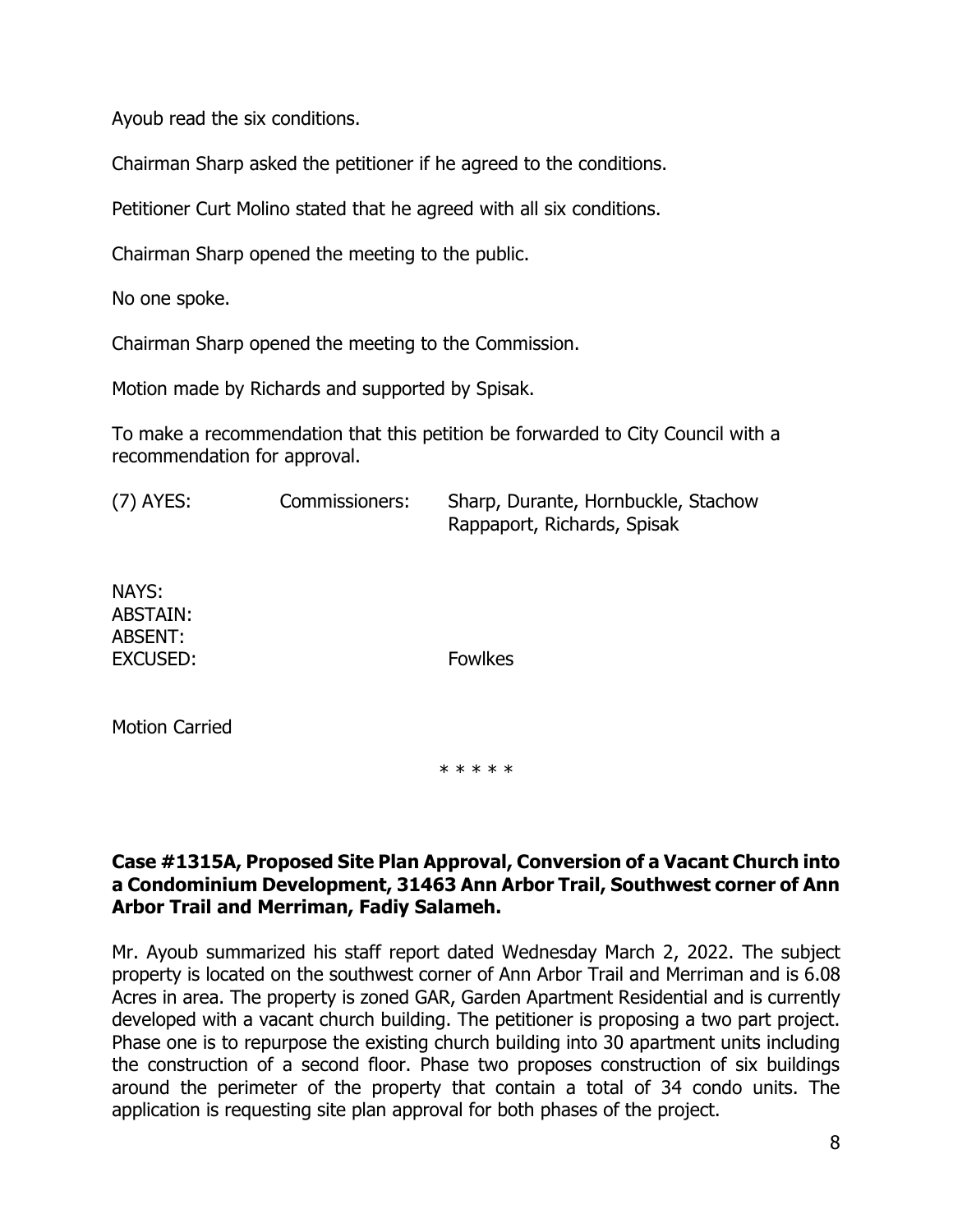Chairman Sharp asked if the petitioner is present.

Petitioner Fadiy Salameh was present.

Chairman Sharp opened the meeting to the public.

No one spoke.

Chairman Sharp opened the meeting to the Commission.

Durante addressed Mr. Ayoub to reference the renderings to see exact location of dumpsters, and inquire if there could be better placement for the dumpsters.

Ayoub explained the areas in which the dumpsters are permitted, and the variety of options that he and the petitioner discussed.

Hornbuckle inquired about the entryway in and out.

Rappaport asked about the number of units.

Ayoub answered 64 units, 30 apartment units and 34 condo units.

Motion made by Richards and supported by Rappaport.

To make a recommendation that this petition be forwarded to City Council with a recommendation for approval subject to the recommendation of the dumpster location.

(7) AYES: Commissioners: Sharp, Durante, Hornbuckle, Stachow Rappaport, Richards, Spisak

NAYS: ABSTAIN: ABSENT: EXCUSED: Fowlkes

Motion Carried

\* \* \* \* \*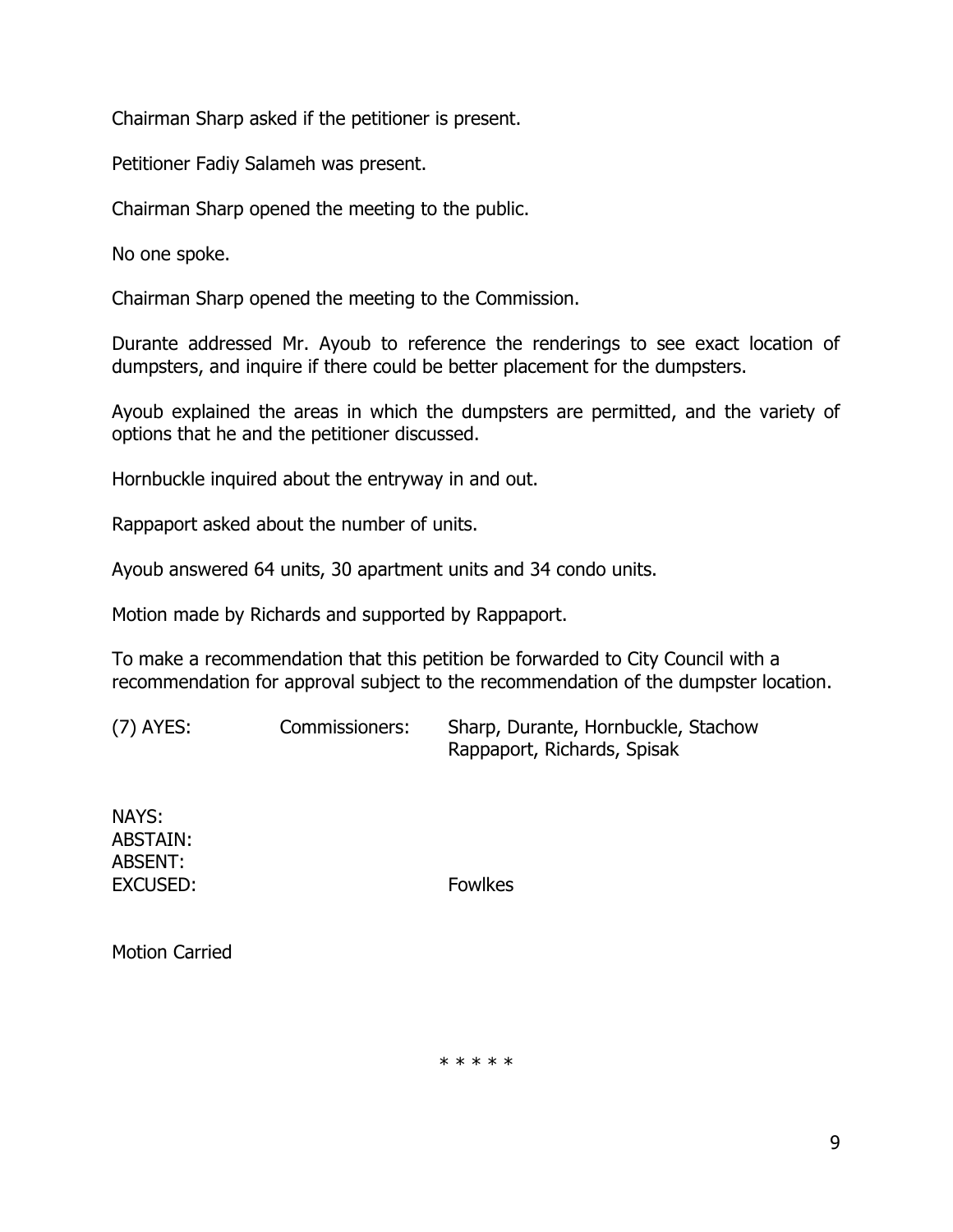## **Case #1933A, Proposed Land Division, Parcels 052-99-0024 & 052-99-0031- 000, West of Newburgh on the North Side of Cherry Hill, Cherry Hill Real Estate Group, LLC/Quality Roots.**

Mr. Ayoub summarized his staff report dated Wednesday March 2, 2022. The subject properties are zoned I-1, Light Industrial and currently vacant. The petitioner is seeking approval to combine both properties and split the resulting parcel into two parcels.

Chairman Sharp asked if the petitioner is present.

Petitioner Samir Mashni on behalf of the Cherry Hill Real Estate Group was present.

Chairman Sharp opened the meeting to the public.

No one spoke.

Chairman Sharp opened the meeting to the Commission.

Hornbuckle asked Mr. Ayoub about the rules of collocated and retail establishments being within close proximity.

Ayoub explained the rules with which the facilities can exist within one another.

Rappaport wanted to clarify that we are only considering the land division and not the use for this meeting, also inquired about any possibility of land locks.

Ayoub explained that this was discussed with the applicant for a very lengthy amount of time and the property owner is dedicating 33 feet to be part of the Florence right of way in the future of possible and potential development of parcel B there will be sufficient width to extend Florence.

Motion made by Richards and supported by Spisak.

To make a recommendation that this petition be forwarded to City Council with a recommendation for approval.

(7) AYES: Commissioners: Sharp, Durante, Hornbuckle, Stachow Rappaport, Richards, Spisak

NAYS: ABSTAIN: ABSENT: EXCUSED: Fowlkes